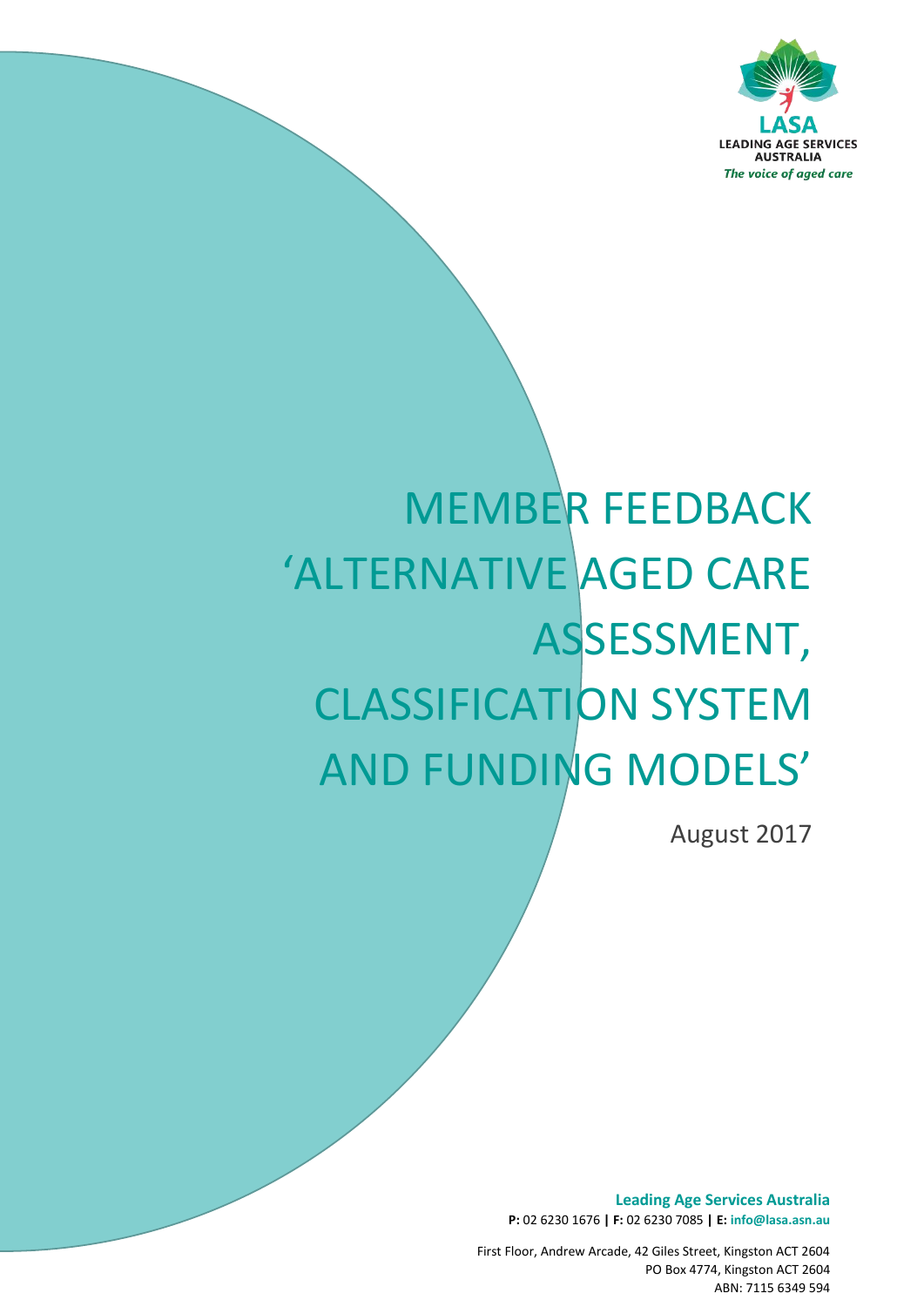## Leading Age Services Australia (LASA)

Leading Age Services Australia (LASA) is the national peak body representing and supporting providers of age services across residential care, home care and retirement living. Our vision is to enable a high performing, respected and sustainable age services industry delivering affordable, accessible, quality care and services for older Australians. We represent our Members by advocating their views on issues of importance and we support our Members by providing information, services, training and events that enhance performance and sustainability.

LASA's membership base is made up of organisations providing care, support and services to older Australians. Our Members include private, not-for-profit, faith-based and government operated organisations providing age services across residential aged care, home care and retirement living. Our diverse membership base provides LASA with the ability to speak with credibility and authority on issues of importance to older Australians and the age services industry.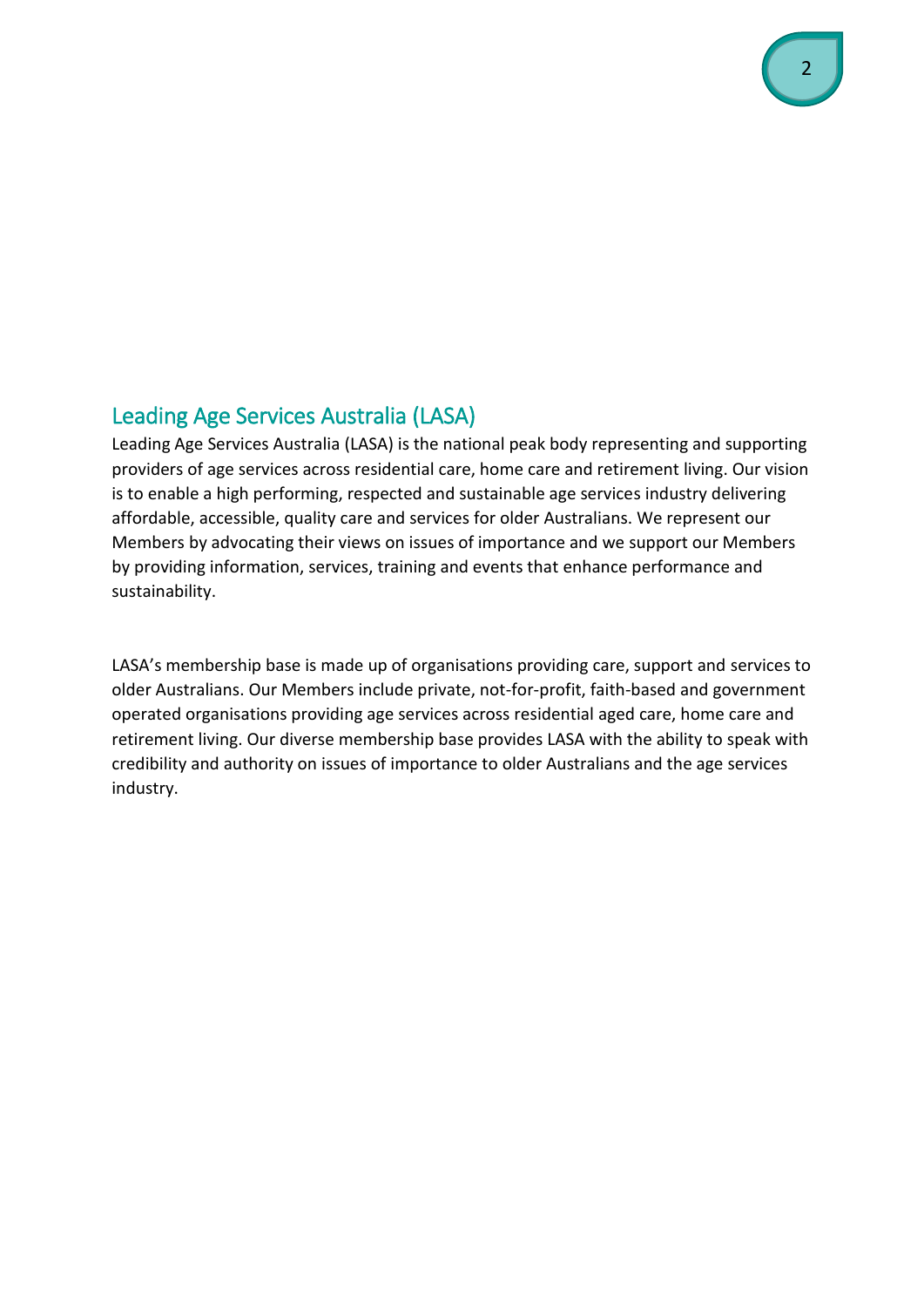## Member feedback to the University of Wollongong's report 'Alternative Aged Care Assessment, Classification System and Funding Models'

Following on from the release of the *Alternative Aged Care Assessment, Classification System and Funding Models* report, LASA consulted with a selection of relevant Members to gain their initial response to the report's findings and funding options.

This document summarises LASA Members' initial views regarding the proposed funding models for residential aged care.

## Introductory statement

Providers of residential aged care look for a funding model that (1) is simple (2) rewards quality (3) has low transaction and compliance costs and (4) is equitable across providers. A reformed funding model on its own will not ensure a sustainable aged care industry without review and reform of the revenue streams other than payments received from government.

## Residential aged care providers' initial views

Any reform of the funding model for residential aged care should meet the requirements listed below:

#### Future discussions of funding reform ought to include economic modelling.

This modelling should enable providers to assess and compare the financial impact of different funding models to current ACFI funding and the financial outcome of one model relative to another. Any change to the model of funding must not jeopardise providers' financial viability.

#### LASA Members reject the external assessment of residents' care requirements.

Providers consider that external assessments could have a propensity to be untimely and inaccurate and thus possibly pose significant clinical and financial risks:

- o Assessments conducted during assessor visits may be clinically inaccurate because of the limited time spent observing the resident.
- o Clinically inaccurate assessments commit providers to delivering care that may not be appropriate, with payments that do not support residents' actual care requirements.
- o There is the potential for increased red tape in the event of disputes regarding an inaccurate assessment.
- o Delays in assessments will result in delayed payments to providers.
- o Providers cannot be assured of external assessors' relevant competence or the ability for such a service to be delivered reliably by an external party.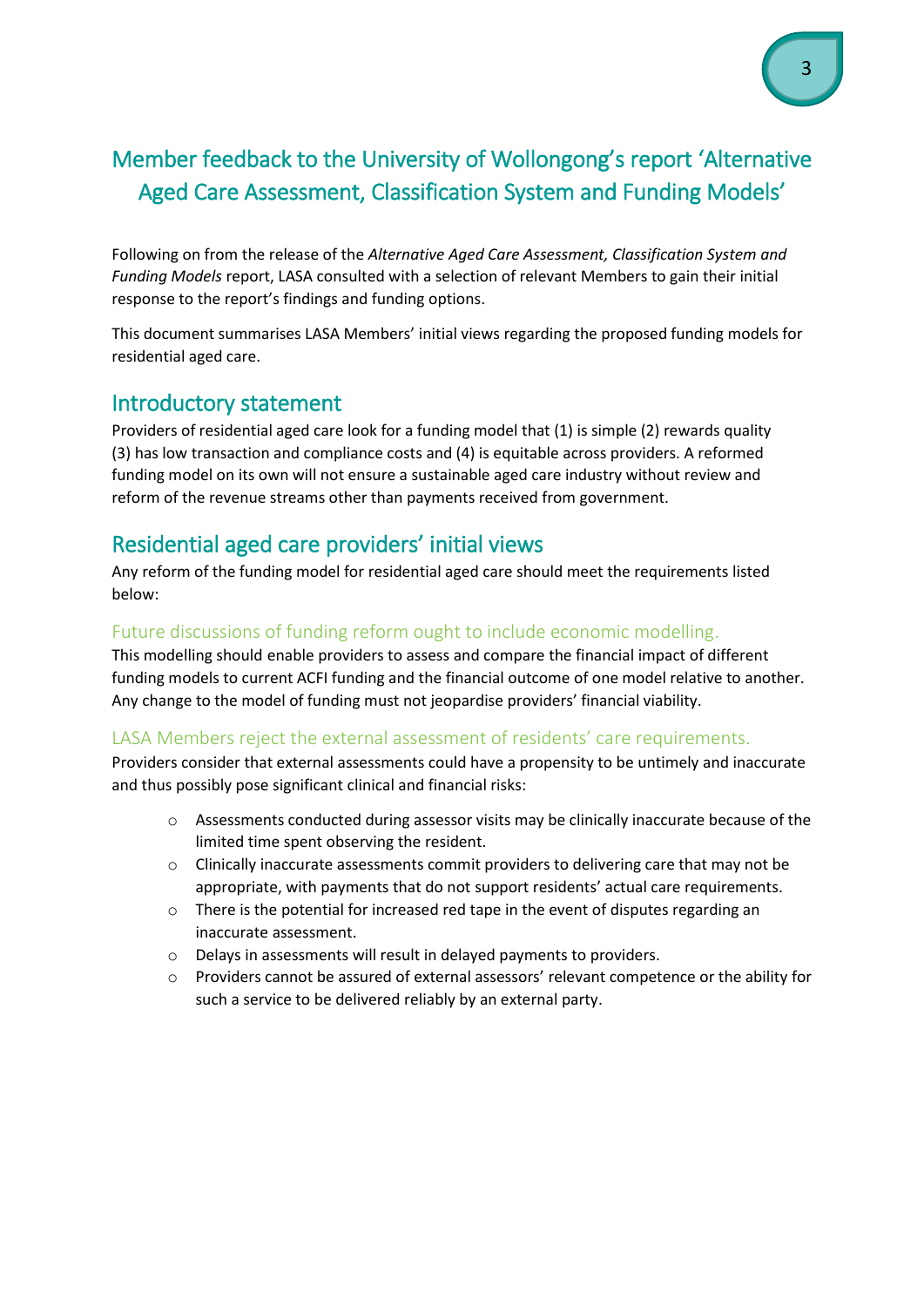#### Supplements should be part of the revised/reformed funding model.

- o **Supplements should not be subsumed into core funding**, including for commonly occurring care requirements. Even though many residents require management of pain and/or management of behaviour, providers want to continue receiving supplements for this care. Providers believe that supplements make these care requirements visible and thus providers accountable for the delivery of this care.
- o **A supplement for the first 4-6 weeks after a resident moved into a facility** is strongly supported by providers as it would fund the assessment, assistance and functional restoration (or end-of-life care) new residents require. The supplement should lift funding to that received for respite care (but should include accommodation costs).
- o **Supplements for episodic re-ablement** should be available for those residents who benefit. To maintain a resident's regained capacity ongoing support should be funded under a Wellness approach.

#### Any proposed funding models should be presented in conjunction with their associated compliance regimes.

Providers want to gain a full understanding of the potential changes to funding and compliance.

## LASA Members' view on the five funding models proposed

LASA Members discussed the five funding models proposed by the University of Wollongong's Australian Health Services Research Institute, taking three models into closer consideration.

#### Option 1 Modified Aged Care Funding Instrument (ACFI)

Many LASA Members tend to favour Option 1 because they are familiar with ACFI which reduces the transaction costs associated with the funding reform. Another reason why members prefer a modified ACFI is that this option should not require the purchase of a new software for its administration.

Members are anxious about the effect a rationalized ACFI may have on the financial viability of their operations. LASA Members want to be provided with economic modelling that allows them to compare the funding expected under the modified ACFI with funding received under the current ACFI.

A disadvantage in Members' view is that the ACFI does not align well with the aged care reform agenda as they consider the ACFI not to accommodate a re-ablement or a CDC approach.

LASA Members would like to see ACFI items to be evidence based where evidence is available. For example, approaches to pain management should include the range of effective treatments supported by research evidence